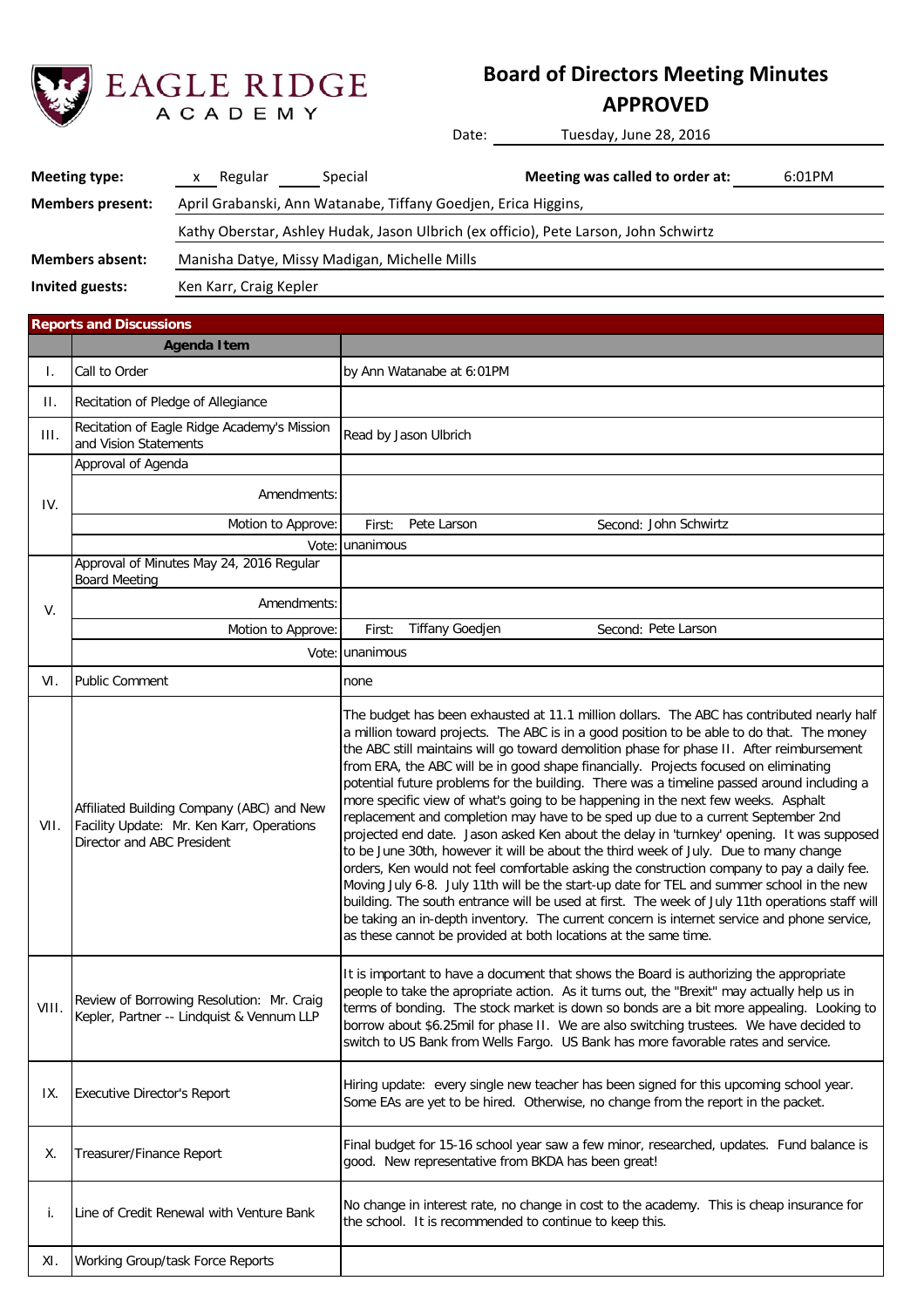| i.   | Curriculum, Instruction, and Student<br>Achievement (CISA)          | None                                                                                                                                                                                                                                                                                                                                                                                                                                                                                                                                    |  |  |  |  |  |
|------|---------------------------------------------------------------------|-----------------------------------------------------------------------------------------------------------------------------------------------------------------------------------------------------------------------------------------------------------------------------------------------------------------------------------------------------------------------------------------------------------------------------------------------------------------------------------------------------------------------------------------|--|--|--|--|--|
|      |                                                                     | Jason declined moving to a closed session. The Executive Director review team was made<br>up of Board Members Ms. Hudak, Ms. Grabanski, Ms. Madigan, Ms. Oberstar, and Ms.<br>Watanabe completed the annual performance review for Mr. Jason Ulbrich in June 2016.<br>The review process considered feedback from Mr. Ulbrich's self-reflections, feedback<br>provided by direct reports and several other key community members, and personal<br>observations from the Board members making up the ED review team.                     |  |  |  |  |  |
| ii.  | Executive Director 2015-16 Evaluation Team                          | Standards for the Executive Director are set by several key documents:<br>i. Mission and Vision of Eagle Ridge Academy.<br>ii. The Executive Director Goals approved by the Board of Directors October 2015.<br>iii. The Strategic Dimensions revised in December 2015.                                                                                                                                                                                                                                                                 |  |  |  |  |  |
|      |                                                                     | The review team concluded that Mr. Ulbrich is a strong and effective leader for Eagle Ridge<br>Academy. The opportunities for growth identified are primarily related to building on current<br>strengths rather than weaknesses in leadership. The results of the review process have<br>been shared with Mr. Ulbrich on 06/28/16.                                                                                                                                                                                                     |  |  |  |  |  |
| iii. | Governance                                                          | Board binder is complete. Working with Ann and Jason to create board binders for all<br>members. BoardDocs training will occur on July 12th. There is a 3 hour training for<br>participants who are more in charge of creating packets, such as Ann, Erica H, Mary<br>Cornelius, and possibly any board liasons or leaders of working groups. An e-mail with<br>specific times for training will be provided once training time is set. There will be a 1-hour<br>basic training for the majority of the board as part of our workshop. |  |  |  |  |  |
| iv.  | Human Resources                                                     | None--some employee agreements included.                                                                                                                                                                                                                                                                                                                                                                                                                                                                                                |  |  |  |  |  |
| V.   | Policy                                                              | 104 is ready for a vote--some work is being done with 616 offline and should be ready for<br>July.                                                                                                                                                                                                                                                                                                                                                                                                                                      |  |  |  |  |  |
| XII. | <b>New Business</b>                                                 |                                                                                                                                                                                                                                                                                                                                                                                                                                                                                                                                         |  |  |  |  |  |
| İ.   | <b>Consider/Approve Bonding Resolutions</b>                         | Resolution 1: Approval of the Project; Retention of The Underwriter.<br>Resolution 2: Approval of the Bonds; Approval of Subsequent Changes in Terms.<br>Resolution 3: Document and Transactions Approval.<br>Resolution 4: Declaration of Official Intent.<br>Resolution 5: Ratification.<br>Resoltuion 6: Offering Materials.                                                                                                                                                                                                         |  |  |  |  |  |
|      | Amendments:                                                         |                                                                                                                                                                                                                                                                                                                                                                                                                                                                                                                                         |  |  |  |  |  |
|      | Motion to Approve:                                                  | Ann Watanabe<br>Second: Kathy Oberstar<br>First:                                                                                                                                                                                                                                                                                                                                                                                                                                                                                        |  |  |  |  |  |
|      |                                                                     | Vote: unanimous                                                                                                                                                                                                                                                                                                                                                                                                                                                                                                                         |  |  |  |  |  |
|      | Consider/Approve June 12, 2016 Executive<br>Director Report         |                                                                                                                                                                                                                                                                                                                                                                                                                                                                                                                                         |  |  |  |  |  |
| ii.  | Amendments:                                                         |                                                                                                                                                                                                                                                                                                                                                                                                                                                                                                                                         |  |  |  |  |  |
|      | Motion to Approve:                                                  | Kathy Oberstar<br>Second: Pete Larson<br>First:                                                                                                                                                                                                                                                                                                                                                                                                                                                                                         |  |  |  |  |  |
|      | Vote:                                                               | unanimous                                                                                                                                                                                                                                                                                                                                                                                                                                                                                                                               |  |  |  |  |  |
|      | Consider/Approve 2016-2017 Employee<br>Handbook                     |                                                                                                                                                                                                                                                                                                                                                                                                                                                                                                                                         |  |  |  |  |  |
| iii. | Amendments:                                                         |                                                                                                                                                                                                                                                                                                                                                                                                                                                                                                                                         |  |  |  |  |  |
|      | Motion to Approve:                                                  | Kathy Oberstar<br>Second: April Grabanski<br>First:                                                                                                                                                                                                                                                                                                                                                                                                                                                                                     |  |  |  |  |  |
|      | Consider/Approve School of Grammar and                              | Vote: unanimous                                                                                                                                                                                                                                                                                                                                                                                                                                                                                                                         |  |  |  |  |  |
|      | 2016-2017 Schools of Logic and Rhetoric<br><b>Student Handbooks</b> |                                                                                                                                                                                                                                                                                                                                                                                                                                                                                                                                         |  |  |  |  |  |
| iv.  | Amendments:                                                         |                                                                                                                                                                                                                                                                                                                                                                                                                                                                                                                                         |  |  |  |  |  |
|      | Motion to Approve:                                                  | <b>Tiffany Goedjen</b><br>Second: April Grabanski<br>First:                                                                                                                                                                                                                                                                                                                                                                                                                                                                             |  |  |  |  |  |
|      | Vote:                                                               | unanimous                                                                                                                                                                                                                                                                                                                                                                                                                                                                                                                               |  |  |  |  |  |
|      | Consider/Approve 2015-2016 Q-Comp Annual<br>Report                  |                                                                                                                                                                                                                                                                                                                                                                                                                                                                                                                                         |  |  |  |  |  |
| v.   | Amendments:                                                         |                                                                                                                                                                                                                                                                                                                                                                                                                                                                                                                                         |  |  |  |  |  |
|      | Motion to Approve:                                                  | <b>Tiffany Goedjen</b><br>Second: Ashley Hudak<br>First:                                                                                                                                                                                                                                                                                                                                                                                                                                                                                |  |  |  |  |  |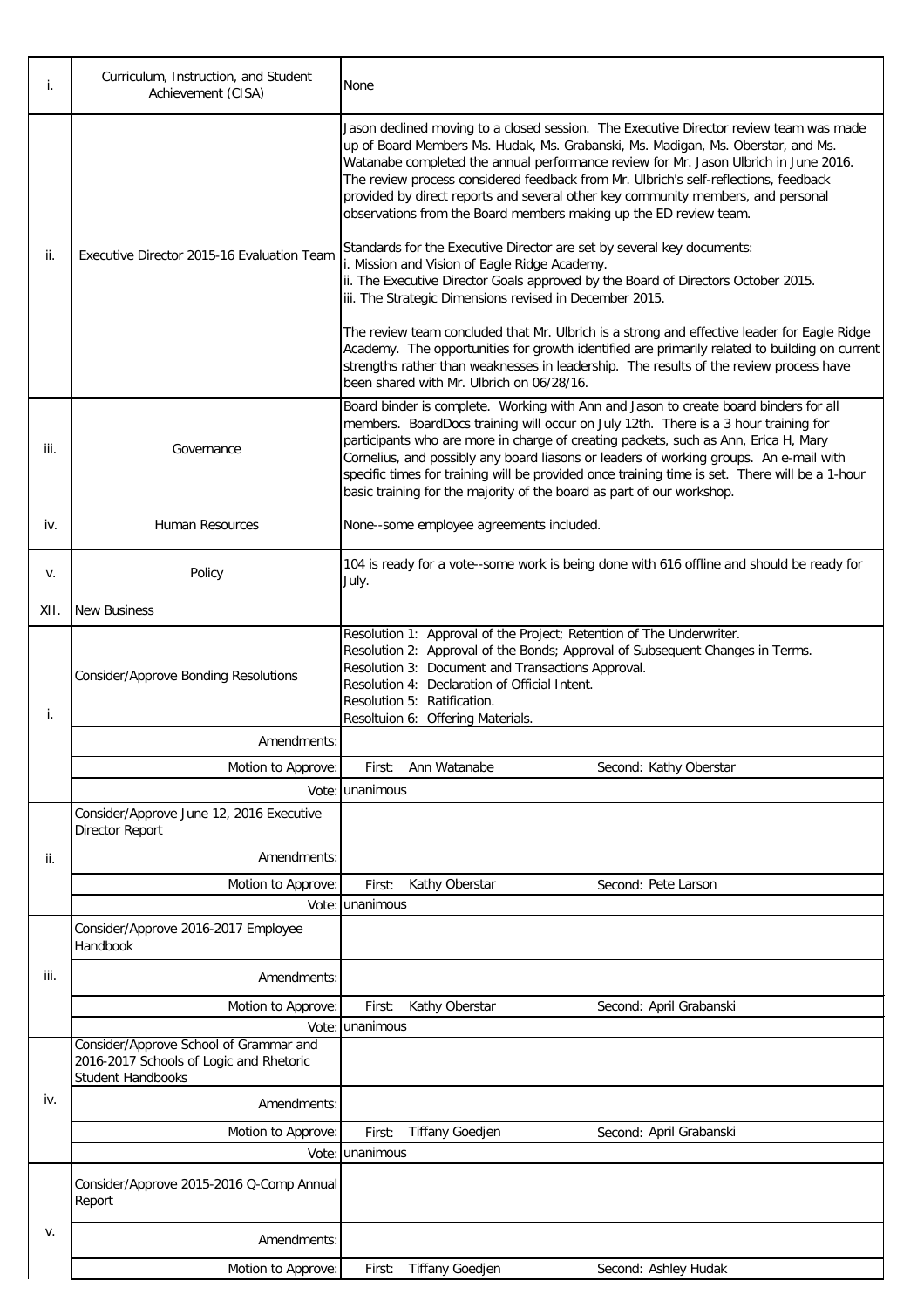|       |                                                                                   | Vote: unanimous |                        |                                                                                                                                                                                                      |
|-------|-----------------------------------------------------------------------------------|-----------------|------------------------|------------------------------------------------------------------------------------------------------------------------------------------------------------------------------------------------------|
|       | Consider/Approve Final 2015-2016 Budget                                           |                 |                        |                                                                                                                                                                                                      |
| vi.   | Amendments:                                                                       |                 |                        |                                                                                                                                                                                                      |
|       | Motion to Approve:                                                                | First:          | John Schwirtz          | Second: Pete Larson                                                                                                                                                                                  |
|       |                                                                                   | Vote: unanimous |                        |                                                                                                                                                                                                      |
|       | Consider/Approve Line of Credit Renewal<br>with Venture bank                      |                 |                        |                                                                                                                                                                                                      |
| vii.  | Amendments:                                                                       |                 |                        |                                                                                                                                                                                                      |
|       | Motion to Approve:                                                                | First:          | April Grabanski        | Second: Kathy Oberstar                                                                                                                                                                               |
|       |                                                                                   | Vote: unanimous |                        |                                                                                                                                                                                                      |
|       | Consider/Approve Property, Casualty, and<br>Workers Comp Insurance Policy Renewal |                 |                        |                                                                                                                                                                                                      |
| viii. |                                                                                   | be covered      |                        | Clarifications were provided regarding coverage timing for our current building and Bren<br>Amendments: Road West facillity. Essentially, both buildings are covered for the time frame they need to |
|       | Motion to Approve:                                                                | First:          | Ann Watanabe           | Second: Kathy Oberstar                                                                                                                                                                               |
|       |                                                                                   | Vote: unanimous |                        |                                                                                                                                                                                                      |
|       | Consider/Approve Executive Director 2015-16<br><b>Annual Evaluation</b>           |                 |                        |                                                                                                                                                                                                      |
| ix.   |                                                                                   |                 |                        | Amendments: Thank you, Jason, for all the hard work you have provided for the school!                                                                                                                |
|       | Motion to Approve:                                                                | First:          | John Schwirtz          | Second: Ann Watanabe                                                                                                                                                                                 |
|       |                                                                                   | Vote: unanimous |                        |                                                                                                                                                                                                      |
|       | Consider/Approve Policy 104 School Vision<br>and Mission                          |                 |                        |                                                                                                                                                                                                      |
| х.    | Amendments:                                                                       |                 |                        |                                                                                                                                                                                                      |
|       | Motion to Approve:                                                                | First:          | Ashley Hudak           | Second: John Schwirtz                                                                                                                                                                                |
|       |                                                                                   | Vote: unanimous |                        |                                                                                                                                                                                                      |
|       | Consider/Approve 2016-2017 Employee<br>Agreements                                 |                 |                        |                                                                                                                                                                                                      |
| xi.   | Amendments:                                                                       |                 |                        |                                                                                                                                                                                                      |
|       | Motion to Approve:                                                                | First:          | <b>Tiffany Goedjen</b> | Second: Ashley Hudak                                                                                                                                                                                 |
|       |                                                                                   | Vote: unanimous |                        |                                                                                                                                                                                                      |
|       | Adjourn                                                                           | at 7:08PM       |                        |                                                                                                                                                                                                      |
| XIV.  | Motion to Approve:                                                                | First:          | Pete Larson            | Second: Kathy Oberstar                                                                                                                                                                               |
|       |                                                                                   | Vote: unanimous |                        |                                                                                                                                                                                                      |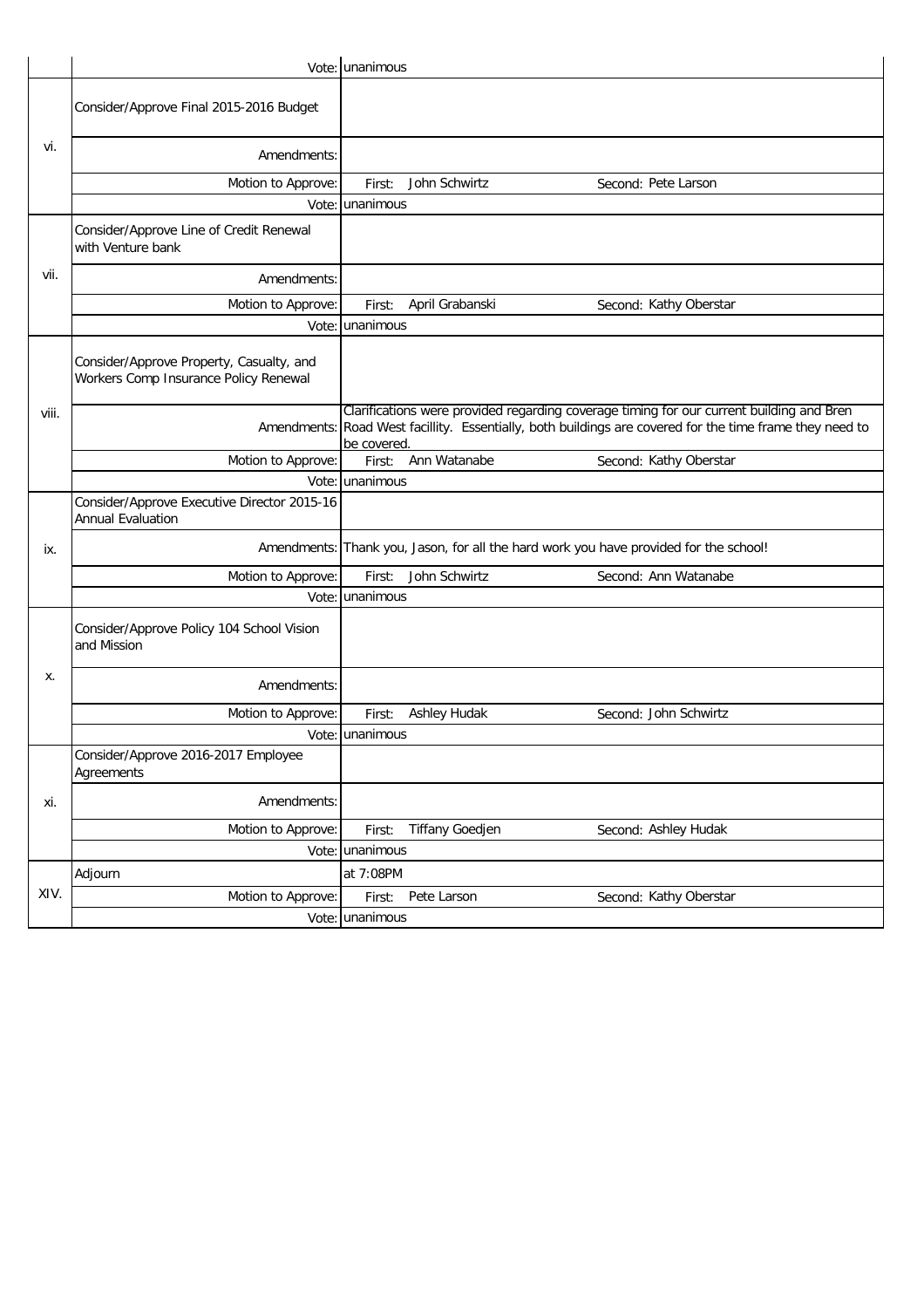| <b>IX. Motions</b> |                                                                                        |                        |             |  |
|--------------------|----------------------------------------------------------------------------------------|------------------------|-------------|--|
|                    | <b>Record of Motions</b>                                                               | <b>First/Second</b>    | <b>Vote</b> |  |
|                    |                                                                                        | Pete Larson            |             |  |
| IV.                | Approval of Agenda                                                                     | John Schwirtz          | unanimous   |  |
|                    |                                                                                        | <b>Tiffany Goedjen</b> |             |  |
| V.                 | Approval of Minutes May 24, 2016 Regular Board Meeting                                 | Pete Larson            | unanimous   |  |
|                    |                                                                                        | Ann Watanabe           |             |  |
| i.                 | Consider/Approve Bonding Resolutions                                                   | Kathy Oberstar         | unanimous   |  |
|                    |                                                                                        | Kathy Oberstar         |             |  |
| ii.                | Consider/Approve June 12, 2016 Executive Director Report                               | Pete Larson            | unanimous   |  |
|                    |                                                                                        | Kathy Oberstar         |             |  |
| iii.               | Consider/Approve 2016-2017 Employee Handbook                                           | April Grabanski        | unanimous   |  |
|                    | Consider/Approve School of Grammar and 2016-2017 Schools of Logic and Rhetoric Student | <b>Tiffany Goedjen</b> |             |  |
| iv.                | Handbooks                                                                              | April Grabanski        | unanimous   |  |
|                    | Consider/Approve 2015-2016 Q-Comp Annual Report                                        | <b>Tiffany Goedjen</b> | unanimous   |  |
| v.                 |                                                                                        | Ashley Hudak           |             |  |
| vi.                | Consider/Approve Final 2015-2016 Budget                                                | John Schwirtz          | unanimous   |  |
|                    |                                                                                        | Pete Larson            |             |  |
| vii.               | Consider/Approve Line of Credit Renewal with Venture bank                              | April Grabanski        | unanimous   |  |
|                    |                                                                                        | Kathy Oberstar         |             |  |
| viii.              | Consider/Approve Property, Casualty, and Workers Comp Insurance Policy Renewal         | Ann Watanabe           | unanimous   |  |
|                    |                                                                                        | Kathy Oberstar         |             |  |
|                    | Consider/Approve Executive Director 2015-16 Annual Evaluation                          | John Schwirtz          |             |  |
| ix.                |                                                                                        | Ann Watanabe           | unanimous   |  |
|                    | Consider/Approve Policy 104 School Vision and Mission                                  | Ashley Hudak           |             |  |
| х.                 |                                                                                        | John Schwirtz          | unanimous   |  |
|                    |                                                                                        | <b>Tiffany Goedjen</b> |             |  |
| xi.                | Consider/Approve 2016-2017 Employee Agreements                                         | Ashley Hudak           | unanimous   |  |
|                    |                                                                                        | Pete Larson            |             |  |
| XIII.              | Adjourn                                                                                | Kathy Oberstar         | unanimous   |  |

| <b>Assignments/Action Items</b> |                                    |       |            |  |  |  |
|---------------------------------|------------------------------------|-------|------------|--|--|--|
|                                 | <b>Description of Action Items</b> | Owner | <b>Due</b> |  |  |  |
|                                 |                                    |       |            |  |  |  |
| $\Pi$ .                         |                                    |       |            |  |  |  |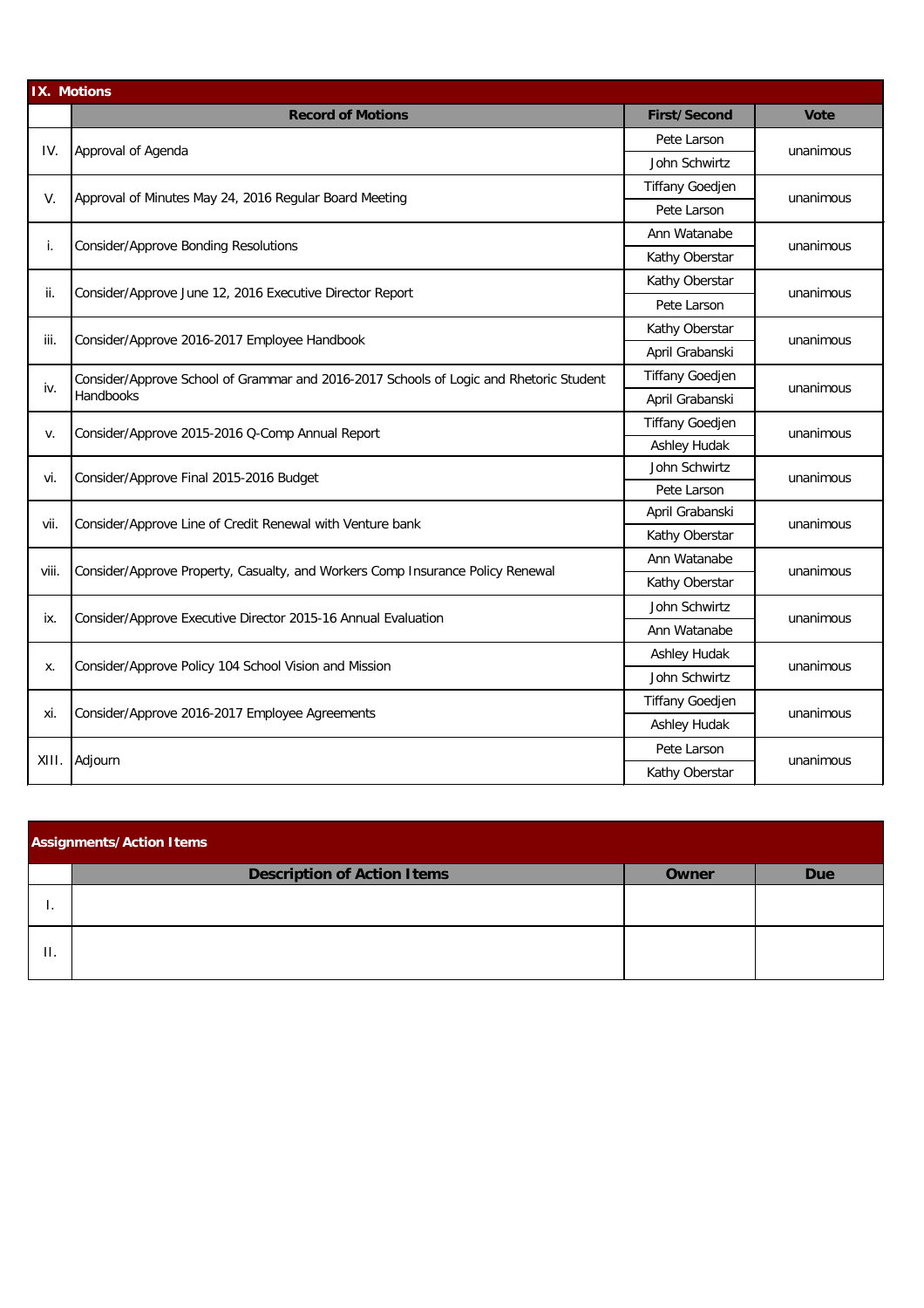### **Executive Director Report June 14, 2016**

**1. Enrollment:** 843 s of 6/3/16; 843 as of 5/6/16; 847 as of 4/6/16; Lower School: 413 Middle School: 223 School of Logic and Rhetoric: 207

#### **2. Director's Desk**

- a. Expansion hiring as of 6/3/16
	- Lower School
		- Hired
			- o Fifteen teachers hired
			- o Three EAs/TAs hired
		- Currently recruiting for
			- o One kindergarten teacher
			- o Eight EA positions left to hire

#### Upper School

- Hired
	- $0<sup>6<sup>th</sup></sup>$  grade
	- o Science Teacher
- Currently recruiting for
	- o Part-time Music
	- o Full-time Art
	- o Part-time Humanities

#### Special Services

- Hired
	- o Director of Special Services
	- o School Psychologist
	- o EL Teacher
	- o Two SPED Teachers
	- o Speech Pathologist

#### **Operations**

o Communications Specialist hired

#### Administration

- o Director of Classical Curriculum and Professional Development hired
- b. MDE approved the Review and Comment for Phase II
- c. Fall Activity Fees for 2016-2017 were lowered between 20%- 30% which places us right in line with local school districts.
	- i. Soccer Boys and Girls: \$250
	- ii. Volleyball: \$250
	- iii. Cross Country: \$215
	- iv. Debate/Mock Trial \$180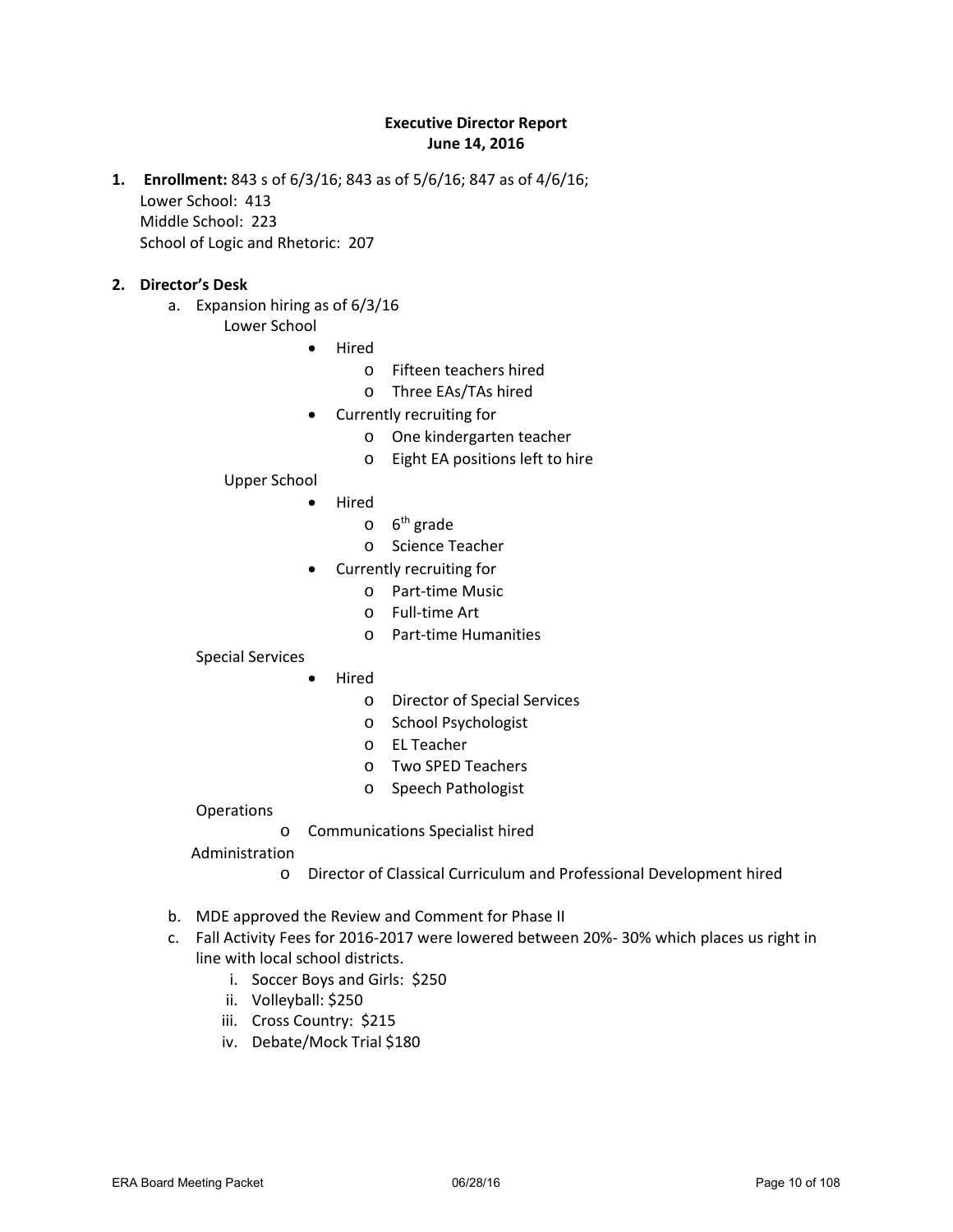- d. Property, Causality and Workers Comp. Insurance: See summary
- e. Employee Handbook: Minor revisions, see redline attachment
- f. Appendix A Final will be handed in June 13
- g. Leadership Conference on Top 20 and Team Development was success. All extended leader team attended the two day training. The team included Directors, Coordinators, Principals, Dean of Students, Human Resource Managers, and Instructional Coach, 11 overall. We would like to thank Friends of Education for donating the money and Activ8u for their inkind contribution.

### **3. School Reports**

Handbooks will be forwarded Monday, June 13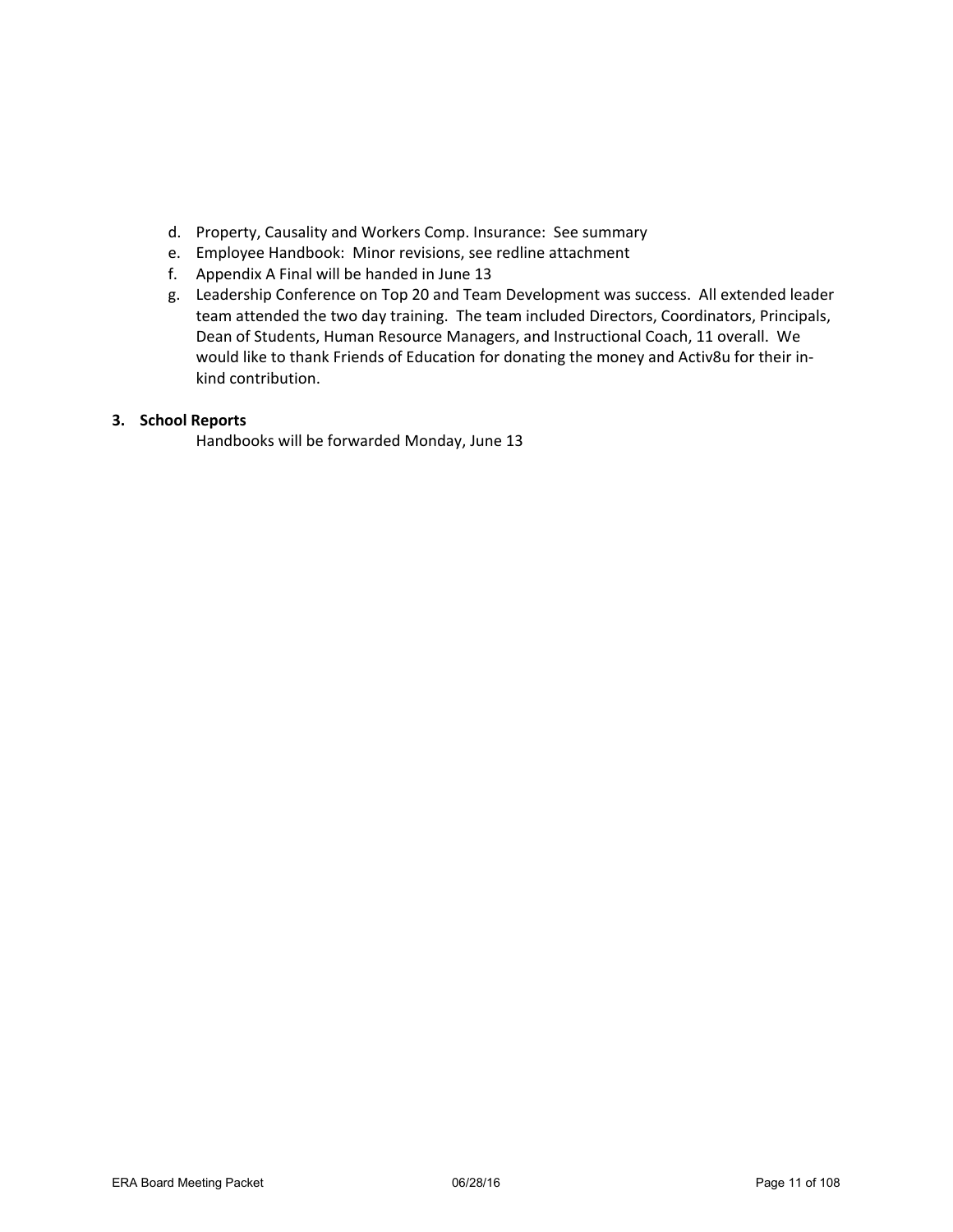## Eagle Ridge Academy 5/31/2016

#### **Percentage of Year Complete 91.67%**

| <b>Dashboard</b>                             |          |                        |                           |                       |               |                                |                       |
|----------------------------------------------|----------|------------------------|---------------------------|-----------------------|---------------|--------------------------------|-----------------------|
|                                              |          | <b>Approved Budget</b> | <b>Proposed</b>           |                       |               |                                | % of Proposed         |
|                                              |          | 05/19/15               |                           | <b>Revised Budget</b> |               | <b>Actuals</b>                 | <b>Revised Budget</b> |
| <b>General Fund-01</b>                       |          |                        |                           |                       |               |                                |                       |
| Revenue                                      | \$       | 9,042,094              | \$                        | 8,863,330             | \$            | 7,834,511 $\sqrt{\phantom{0}}$ | 88%                   |
| Expense                                      | \$       | 8,981,553              | \$                        | 8,893,056             | \$            | $7,709,988$ $\uparrow$         | 87%                   |
| Net Income                                   | \$       | 60,541                 | $\zeta$                   | $(29, 726)$ \$        |               | 124,523                        |                       |
| <b>Food Service-02</b>                       |          |                        |                           |                       |               |                                |                       |
| Revenue                                      | \$       | 182,494                | \$                        | 266,400               | \$            | 242,256                        | 91%                   |
| Expense                                      | \$       | 182,494                | \$                        | 248,742               | \$            | $221,218$ 1                    | 89%                   |
| Net Income                                   | \$       |                        | \$                        | 17,658                | $\zeta$       | 21,038                         |                       |
|                                              |          |                        |                           |                       |               |                                |                       |
| <b>Community Education-04</b>                |          |                        |                           |                       |               | 177,591                        | 89%                   |
| Revenue                                      | \$<br>\$ | 148,000                | \$                        | 200,000               | \$            |                                |                       |
| Expense<br>Net Income                        | \$       | 138,000<br>10,000      | \$<br>$\ddot{\mathsf{s}}$ | 173,000<br>27,000     | \$<br>$\zeta$ | 158,161 $\uparrow$<br>19,430   | 91%                   |
|                                              |          |                        |                           |                       |               |                                |                       |
| <b>All Funds</b>                             |          |                        |                           |                       |               |                                |                       |
| Revenue                                      | \$       | 9,372,588              | \$                        | 9,329,730             | \$            | 8,254,358 $\sqrt{\phantom{0}}$ | 88%                   |
| Expense                                      | \$       | 9,302,047              | $\zeta$                   | 9,314,798             | \$            | 8,089,367 $\uparrow$           | 87%                   |
| Net Income                                   | \$       | 70,541 \$              |                           | 14,932 \$             |               | 164,991                        |                       |
|                                              |          |                        |                           |                       |               |                                |                       |
| <b>Fund Balance Recap</b><br>PY Fund Balance |          | 1,347,119              | $\zeta$                   | 1,347,119             | \$            |                                |                       |
| CY Net income                                | \$       | 70,541                 | $\zeta$                   | 14,932                | \$            | 1,347,119<br>164,991           |                       |
| <b>Fund Balance</b>                          | \$<br>\$ | 1,417,660              | $\ddot{\mathsf{s}}$       | 1,362,051             | \$            | 1,512,110                      |                       |
| Fund Balance %                               |          | 15%                    |                           | 15%                   |               | 16%                            |                       |
| Days Cash on Hand                            |          | 82                     |                           | 82                    |               | 82                             |                       |
| <b>Cash Flow for Year</b>                    | \$       | 900,000 \$             |                           | 900,000               | \$            | 1,421,113                      |                       |
|                                              |          |                        |                           |                       |               |                                |                       |
| <b>Enrollment Recap</b>                      |          |                        |                           |                       |               |                                |                       |
| ADM                                          |          | 862                    |                           | 847                   |               | 843                            |                       |
| Adjustments                                  |          | 12                     |                           | 12                    |               | 12                             |                       |
| Net ADM                                      |          | 850                    |                           | 835                   |               | 838.38                         |                       |

**\*\*NOTES\*\***

The year to date activity for revenue and expenditures does not include calculations for revenue amounts that were earned by the school during the year, but not yet received, or for expenses incurred by the school that will be paid after the end of the month. These amounts will be calculated and recorded as part of the annual financial audit process.

The projections shown on this report are prepared using both the school leadership's estimates and consultant estimates. This report is prepared for internal use only. This report has not been compiled, reviewed, or audited and should not be relied on for other uses.

The actual year to date activity figures are reported on a cash basis (with the exception of known Account Payables). The numbers in the Budget columns are indicators of where the school will end the fiscal year once all accruals are made.